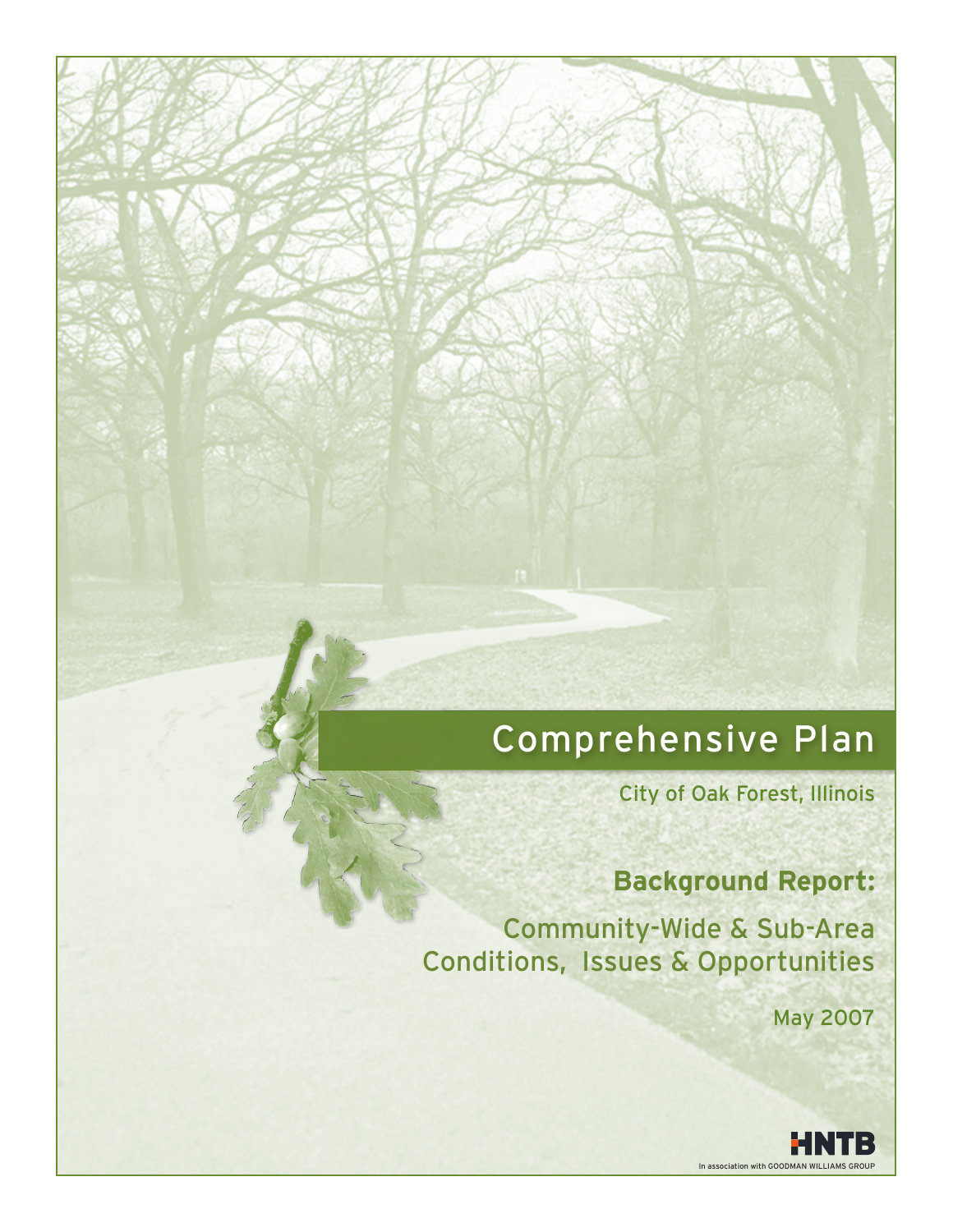## TABLE OF CONTENTS

| I. INTRODUCTION                           | 1              |
|-------------------------------------------|----------------|
| Need for An Updated Plan                  | $\mathbf{1}$   |
| The Planning Process                      | $\overline{c}$ |
| Community Involvement To-Date             | 4              |
| Organization of the Report                | 5              |
| <b>II. PHYSICAL CONTEXT</b>               | 6              |
| <b>Locational Framework</b>               | 6              |
| Planning Area                             | 6              |
| <b>Existing Land Use</b>                  | 8              |
| <b>Building Conditions</b>                | 13             |
| <b>Pending Developments</b>               | 13             |
| Community Character and Identity          | 14             |
| <b>Access and Circulation</b>             | 18             |
| Roadways and Traffic                      | 18             |
| Sidewalks and Bikeway System              | 20             |
| Public Transportation                     | 21             |
| Parking                                   | 24             |
| <b>Community Facilities and Resources</b> | 25             |
| <b>Educational Facilities</b>             | 25             |
| <b>Public Facilities</b>                  | 27             |
| Recreation and Open Space Resources       | 31             |
| Natural and Environmental Features        | 32             |
| <b>III. POLICY CONTEXT</b>                | 35             |
| <b>Development Regulations</b>            | 35             |
| Economic Development                      | 38             |
| IV. SOCIOECONOMIC AND MARKET CONTEXT      | 41             |
| Socioeconomic Analysis                    | 41             |
| Retail Market Assessment                  | 49             |
| <b>Residential Market Assessment</b>      | 61             |
| V. OAK FOREST METRA STATION SUB-AREA      | 69             |
| <b>VI. ISSUES AND OPPORTUNITIES</b>       | 76             |
| <b>Key Community Assets</b>               | 76             |
| Key Planning Issues                       | 77             |
| <b>Key Planning Opportunities</b>         | 79             |
| <b>APPENDIX</b>                           |                |
| A. Steering Committee Members             | A-1            |
| B. Kick-Off Meeting Summary               | $A-2$          |
| C. Community Workshop Summary             | $A-5$          |
| D. Visual Preference Survey Summary       | $A - 8$        |
| E. Stakeholder Interview Comments Summary | $A-20$         |
| F. Selected Community Survey Results      | A-28           |

G. Selected Condominium Projects A-31

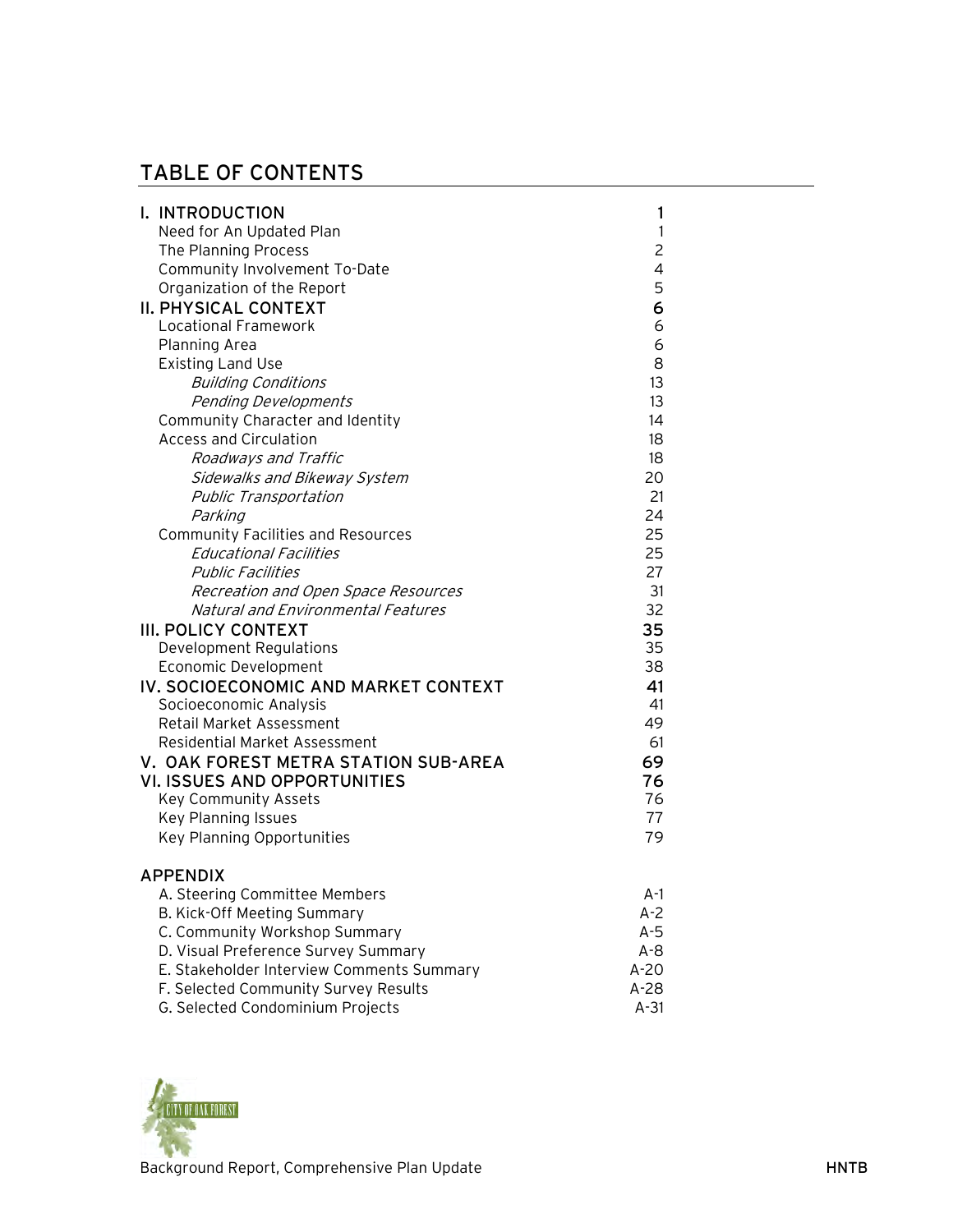## LIST OF FIGURES

| 1.  | Vicinity Map                                        | 3  |
|-----|-----------------------------------------------------|----|
| 2.  | Planning Area                                       | 7  |
| 3.  | <b>Existing Land Use</b>                            | 9  |
| 4.  | <b>Pending Developments</b>                         | 14 |
| 5.  | Community Character and Identity                    | 15 |
| 6.  | Access and Circulation                              | 19 |
| 7.  | <b>Community Facilities and Resources</b>           | 26 |
| 8.  | Natural and Environmental Features                  | 34 |
| 9.  | TIF Districts                                       | 39 |
| 10. | Median Household Income                             | 45 |
| 11. | <b>Population Density</b>                           | 46 |
| 12. | Business Licenses in Oak Forest by Type             | 51 |
| 13. | City of Oak Forest-2005 Retail Sales by Category    | 52 |
| 14. | Competitive Retail Alignment                        | 55 |
| 15. | Annual Taxable Retail Sales 1999-2005               | 57 |
| 16. | Median Sales Prices for Detached SF Homes 2000-2006 | 63 |
| 17. | Oak Forest Residential Sales 2005- SF Homes         | 64 |
| 18. | <b>SSMMA Study Summary</b>                          | 68 |
| 19. | Sub-Area Planning Conditions                        | 71 |
| 20. | Sub-Area Planning Opportunities                     | 74 |

## LIST OF TABLES

| 1.  | Net Existing Land Use Distribution                       | 12 |
|-----|----------------------------------------------------------|----|
| 2.  | Average Daily Traffic Counts                             | 20 |
| 3.  | Select Weekday Boardings Over Time: Metra RID Line       | 22 |
| 4.  | <b>Schools Within Oak Forest</b>                         | 25 |
| 5.  | Residential Zoning Districts                             | 36 |
| 6.  | <b>Municipal Population Trends and Projections</b>       | 42 |
| 7.  | Select Demographic and Household Characteristics-2000    | 43 |
| 8.  | Estimated 2006 Household Incomes for Oak Forest          | 44 |
| 9.  | <b>Comparison of Selected South Suburban Communities</b> | 48 |
| 10. | Major Employers in Oak Forest                            | 49 |
| 11. | Oak Forest Business Licenses by Type                     | 50 |
| 12. | Competitive Retail Alignment                             | 54 |
| 13. | 2006 Retail Opportunity Analysis                         | 59 |
| 14. | Profile of Oak Forest Housing Stock                      | 61 |
| 15. | Oak Forest Residential Building Permits                  | 65 |
| 16. | Proposed Residential Developments in Oak Forest          | 66 |

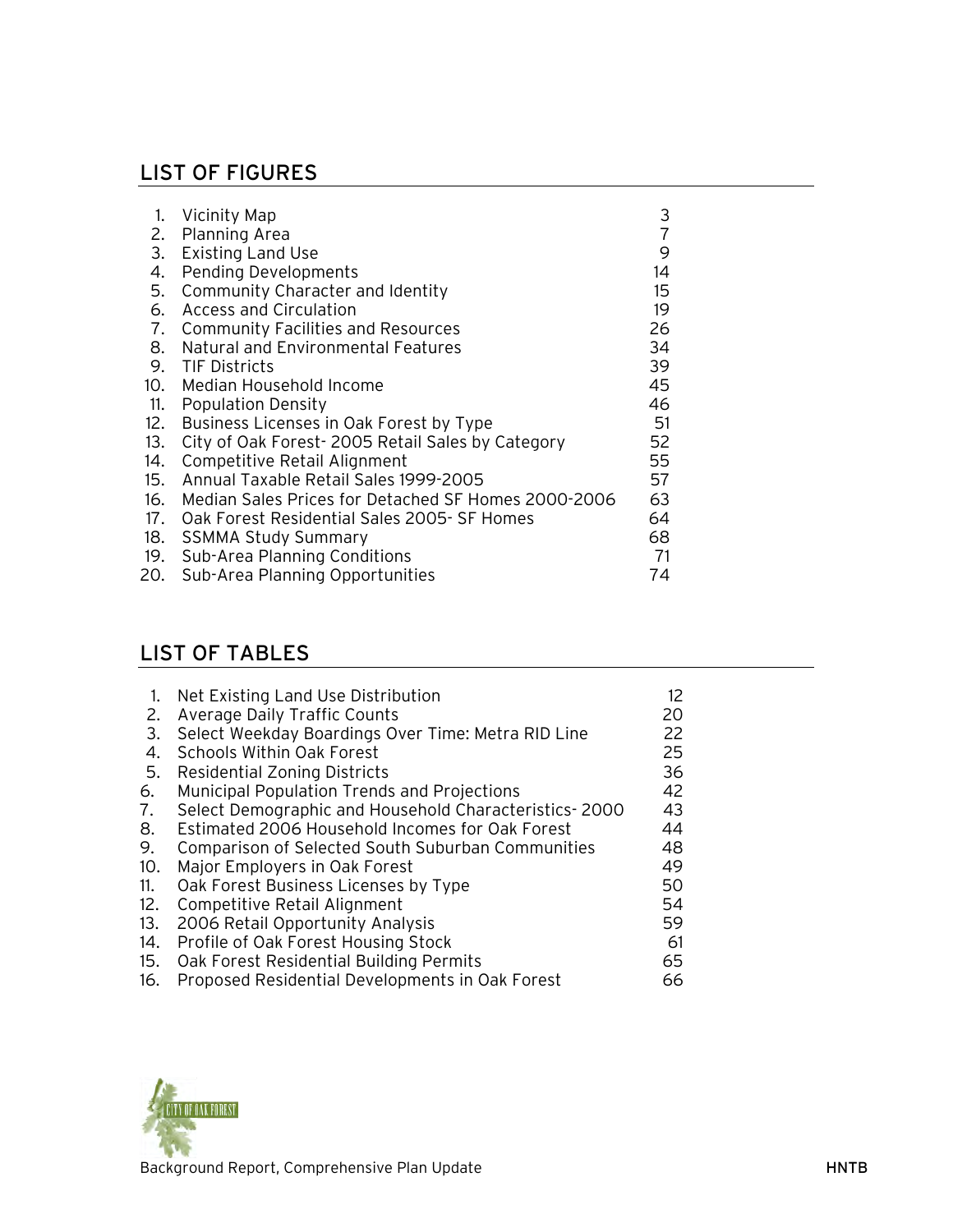### I. INTRODUCTION

The City of Oak Forest, Illinois has initiated a rewrite of its 1964 Comprehensive Plan. The Comprehensive Plan is the City's official policy guide for future land use, development and conservation within the community. The new Plan will address land use, transportation, community facilities, open space, housing, and economic development from a community-wide perspective, while also placing an emphasis on development, transportation, and urban design issues within the Oak Forest Metra Station Sub-Area. This Background Report is the first major element of the rewrite process.

It is important to emphasize that a Comprehensive Plan is a policy guide. Unlike codes and ordinances that are legally enforceable, the Comprehensive Plan will be an advisory tool to be consulted by the Planning and Zoning Commission, City Council, staff and other officials when land use changes, capital facilities or other projects are considered. It is long-range in orientation and intended to express general community aspirations. Yet, it is specific enough to guide dayto-day activities of the Planning and Zoning Commission, City Council and City staff.

#### NEED FOR AN UPDATED PLAN

The City of Oak Forest is located approximately 20 miles southwest of downtown Chicago. The City gets its name from the original oak forests that were in the area, some of which remain today within Cook County forest preserves located on the periphery of the community. The City's history dates back to the 1800s and the area currently known as Oak Forest was originally called Cooper's Grove, named after Mr. Cooper who settled in the area in the 1830s. The area became more populated as people settled to farm in what is now Oak Forest in the mid to late 1840s. The Cooper's Grove post office was renamed New Bremen in 1848, and neighboring Tinley Park was part of the community known as New Bremen until it was incorporated in 1892.

A major catalyst in the growth of Oak Forest is the Cook County Oak Forest Hospital which was established in response to overcrowded conditions at the County Poor Farm, which was located on the northwest side of Chicago. This institution was completed in 1910 as the Oak Forest Infirmary, and by 1932 accommodated more than 4,000 patients who were destitute due to poverty, mental illness, and other health problems including tuberculosis. This hospital remains an

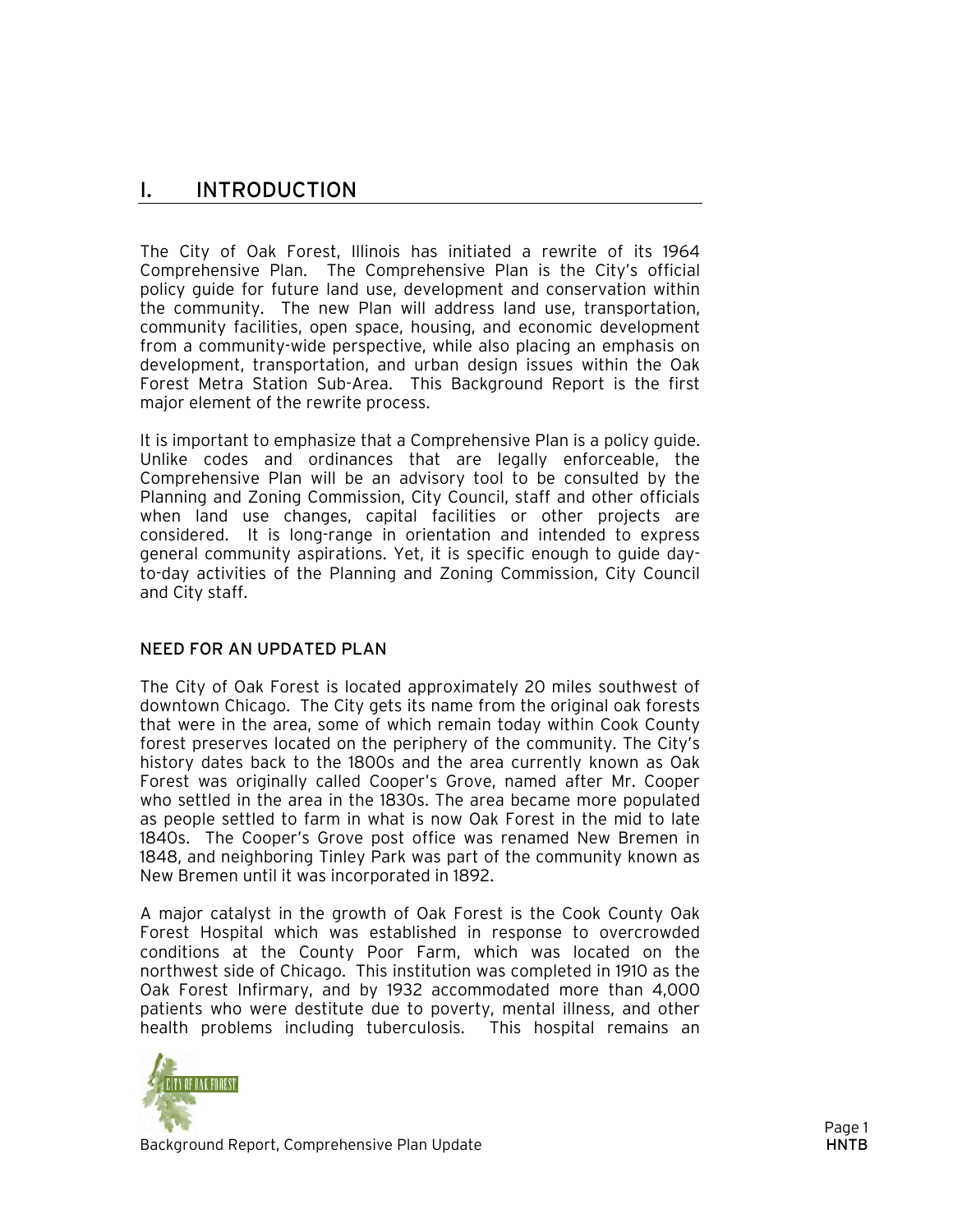important part of the Cook County health care system, providing over 600 patient beds and employing approximately 2,400 people.

The community was incorporated in 1947 as a village, at which time it was populated with 1,618 residents. Oak Forest experienced significant growth in the 1960s, and by 1970 had a population of almost 18,000 residents. Oak Forest incorporated as a city in 1971, and since that time, it has continued to grow and is now comprised of 28,051 residents, according to the 2000 U.S. Census.

Oak Forest is ideally located with excellent access to the regional transportation system, as its southern boundary intersects Interstate 57  $(I-57)$ . The Metra station located at 159<sup>th</sup> Street and Cicero provides commuters with easy access to downtown Chicago. Residents also benefit from access to high-quality municipal facilities, schools, institutions, and services. Other amenities include an abundance of forest preserve land with trails and bikeways on the periphery of the City and a large number of community parks and other public facilities. There is also a public golf course on the periphery of the City. Figure 1: Vicinity Map on the following page identifies the location of Oak Forest, along with surrounding communities and regional access routes.

The City's current Comprehensive Plan was adopted in 1964. As useful as it once was, the passage of time has rendered this document largely obsolete. Updates to the City's land use map were adopted in 1997, and a plan update addressing the corner of 159<sup>th</sup> Street and Cicero Avenue was undertaken in 2000. However, a community-wide assessment of all issues impacting the community's future has not been completed since 1964. For this reason, the City has undertaken the development of a new Plan that will address the changed conditions in and around the City and provide effective policy guidance over the next 10 to 15 years.

In addition, the new comprehensive plan will include a sub-area plan for the Oak Forest Metra Station Sub-Area. This separate plan element includes more detailed recommendations for land use, circulation, parking, multi-modal access, and urban design for the area within approximately one-quarter mile of the Metra station.

#### THE PLANNING PROCESS

The development of the updated Comprehensive Plan is being guided by a Steering Committee comprised of local officials, residents, representatives of City organizations, and members of the business community (see Appendix A for a complete listing of Committee members). The planning process is being facilitated by HNTB Corporation, an urban planning and design consulting firm. HNTB is assisted by Goodman Williams Group, a firm that provides market assessment expertise.



Oak Forest Comprehensive

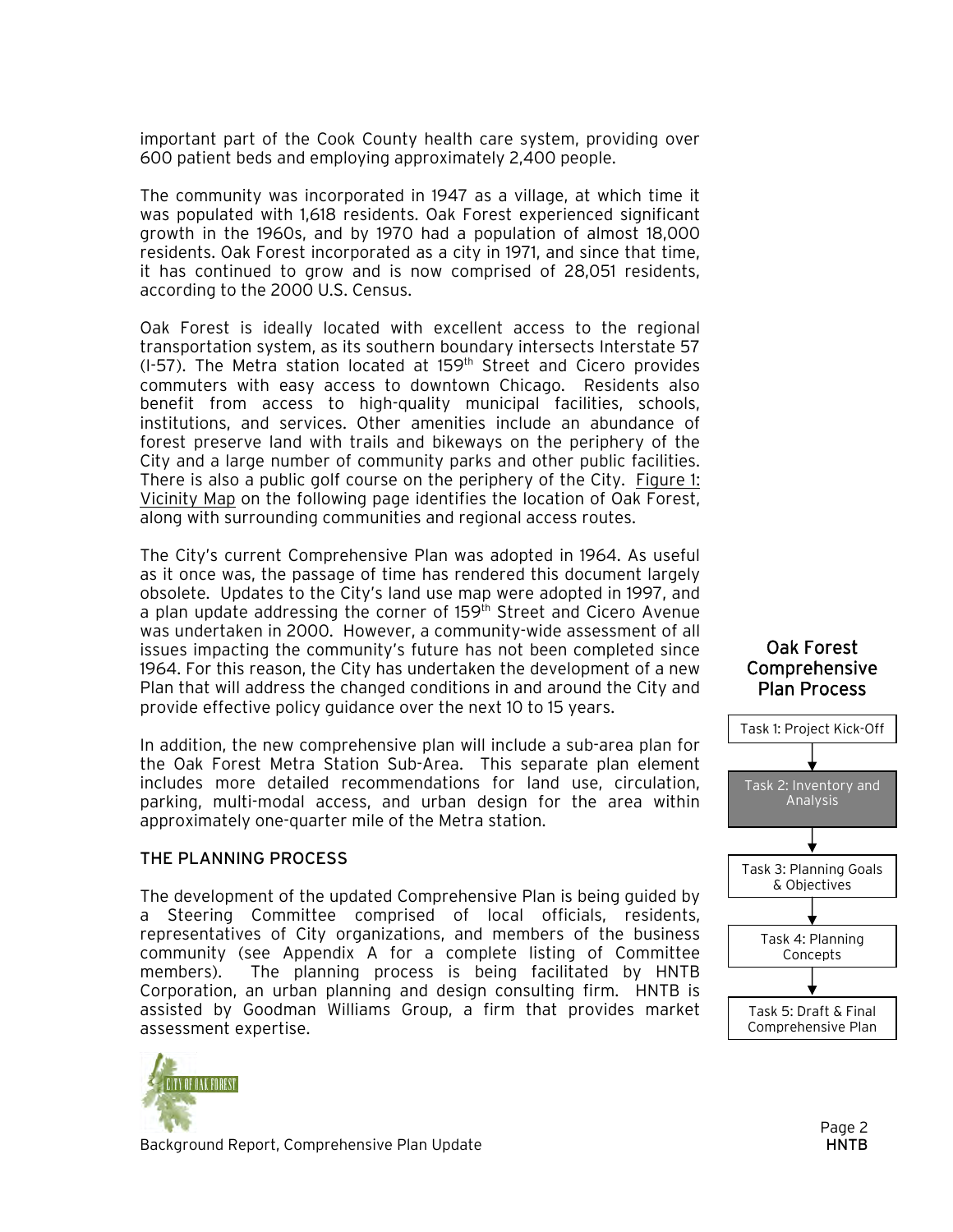#### FIGURE 1

#### VICINITY MAP





#### C O M P R E H E N S I V E P L A N City of Oak Forest, Illinois

**HNTB** 

MAY 2007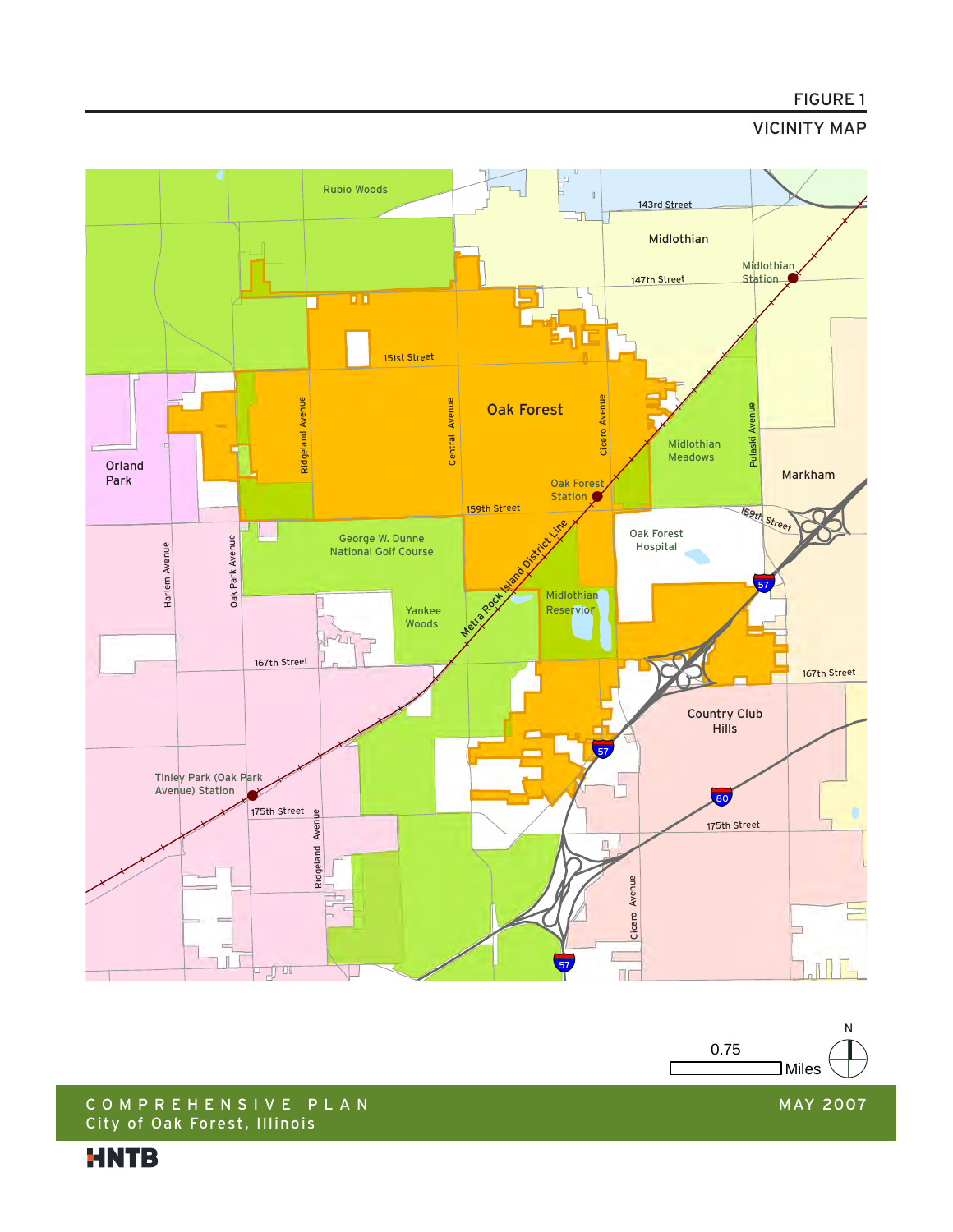This report culminates the second major task in the Comprehensive Plan process, following project kick-off activities. It summarizes the results of background analysis on existing community conditions and public input provided to-date. After review and discussion of the contents of this report with the Steering Committee and interested members of the public, the consultants will work with the Steering Committee to develop preliminary planning goals and objectives and physical planning concepts for the City as a whole, as well as the Oak Forest Metra Station Sub-Area. The alternative plan concepts will be presented to interested members of the public for review and comment. The Steering Committee will select a preferred land use concept for the community as a whole and the sub-area and authorize the consultant to prepare a complete draft of the Comprehensive Plan. The Plan document will set forth long-range plans and policies for community-wide systems, including future land use, transportation, community facilities and open space, and natural and environmental features, and will comply with all current requirements of the State of Illinois' Local Planning Technical Assistance Act. The Plan will also include specific recommendations and an illustrative plan for the sub-area.

After review and approval of the draft Comprehensive Plan by the Steering Committee and the community, it will be forwarded to the Planning and Zoning Commission for review and comment at a public hearing. After refinement based upon Planning and Zoning Commission and public comments, the final Comprehensive Plan will be sent to the City Council with a recommendation for adoption. Once adopted by the City Council, the Comprehensive Plan becomes the policy guide for the City with regard to land use and development issues until such time as it is updated again.

#### COMMUNITY INVOLVEMENT TO-DATE

Meetings and other public involvement activities have been conducted to share information on the planning process and to solicit input regarding planning issues and opportunities within the City. Activities have included the following:

- Steering Committee Kick-Off Meeting, November 7, 2006
- Community Workshop and Visual Preference Survey, November 30, 2006
- Key Person Interviews, January 8, 10, 19 and 31, 2007
- Community Facilities Surveys, distributed in January, 2007

Comments received at meetings have been recorded and summarized for future reference by the Steering Committee and consultants. In addition, information about community issues and aspirations were